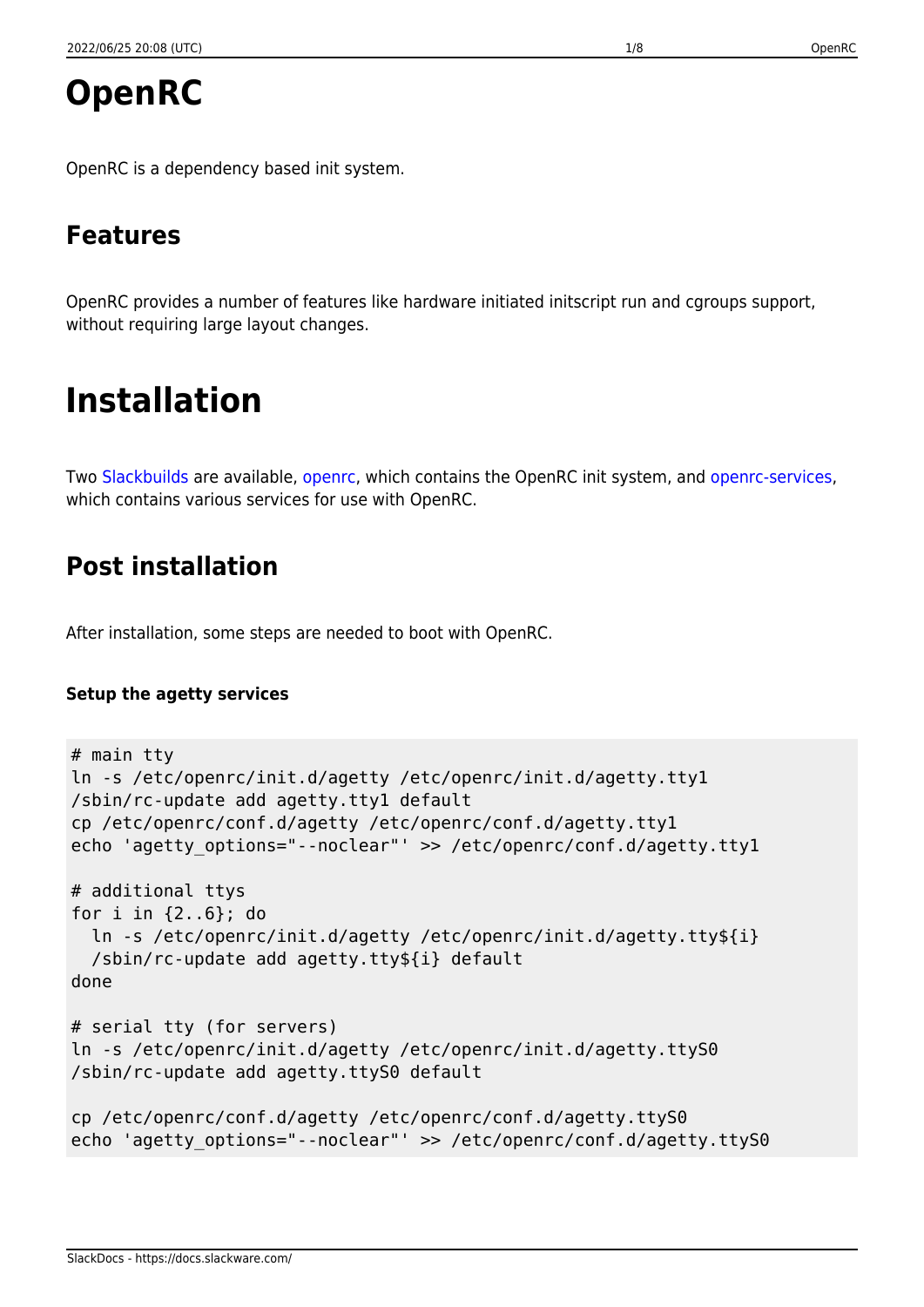#### **Update boot parameters**

Add the following to your boot parameters (via /etc/lilo.conf for lilo or /etc/default/grub for grub):

init=/sbin/openrc-init

Regenerate boot configuration ('lilo -v' or 'grub-mkconfig -o /boot/grub/grub.cfg').

#### **Enable boot logging**

The main configuration file for OpenRC is /etc/openrc/rc.conf, and contains various options.

A common option that could be changed is to enable boot logging by setting rc\_logger="YES", this way any errors encountered via booting could be logged and examined later (default log location is /var/log/rc.log).

### **On reboot**

On rebooting, one is booted to a command line with only the bare minimum of services enabled.

It may show a warning about deprecated support for /etc/mtab as a file, and how to correct it:

```
# cp /etc/mtab /etc/mtab.bkp
# ln -snf /proc/self/mounts /etc/mtab
```
It may also complain about missing /etc/sysctl.conf file which can be created as:

```
# touch /etc/sysctl.conf
```
#### **Enabling some services**

Services can be enabled as:

```
# rc-service add <service> <runlevel>
```
They can be disabled as:

# rc-service del <service> <runlevel>

Some common services that could be enabled:

```
# rc-update add dbus default
# rc-update add sysklogd default
# rc-update add dcron default
# rc-update add alsasound boot # for desktop
```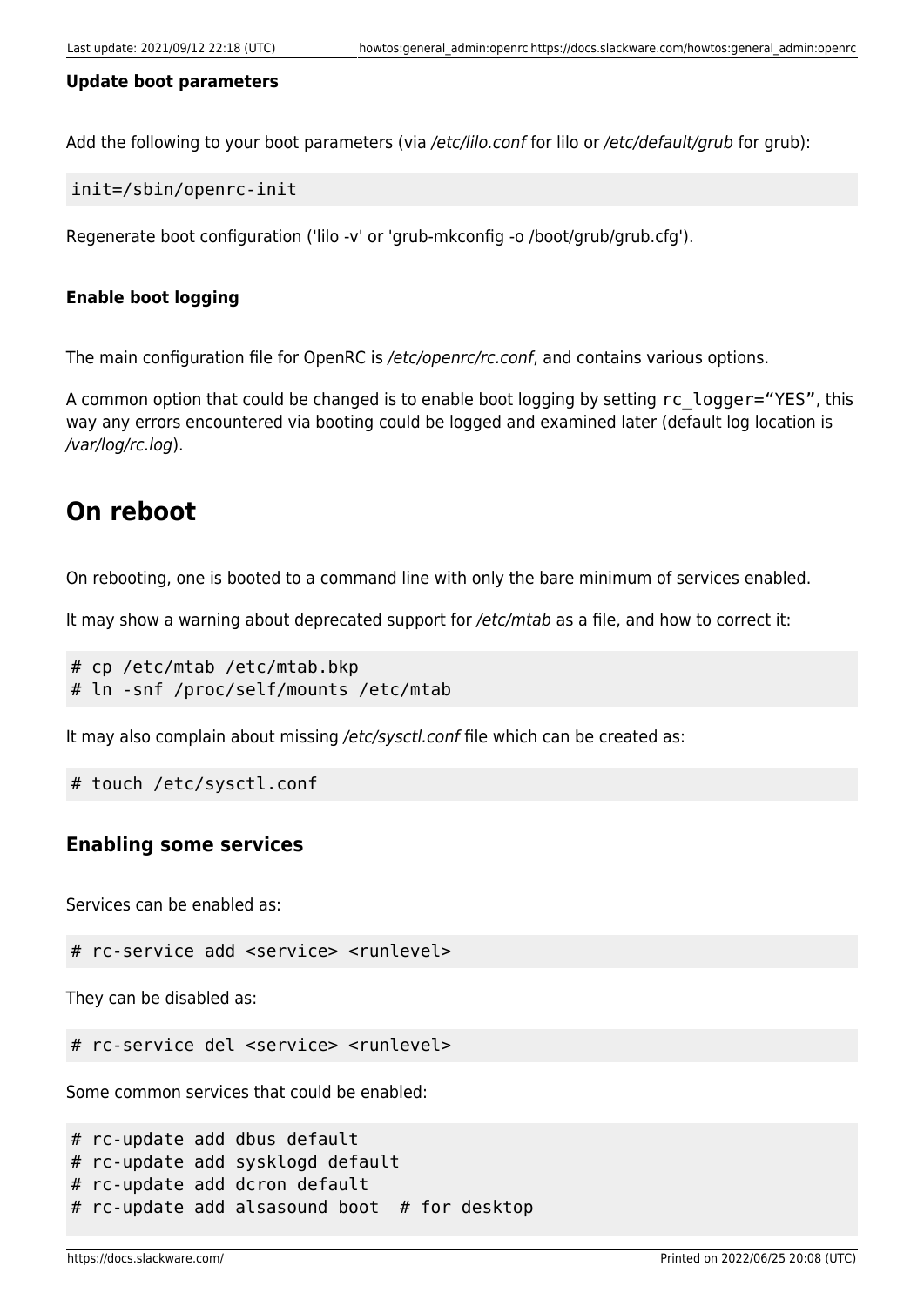# rc-update add consolekit default # for desktop # rc-update add sshd default # for server

Enabled services in current runlevel can be queried with:

```
$ rc-status
```
Enabled services across all runlevels can be queried with:

```
$ rc-update
```
Some services that are enabled by default for the **sysinit** runlevel include udev and udev-postmount.

Users who use dmcrypt, lvm, or mdraid could add the following services respectively to the **boot** runlevel:

 $#$  rc-update add dmcrypt boot  $#$  dmcrypt #  $rc$ -update add device-mapper boot # lym # rc-update add lvm boot # lvm # rc-update add mdraid boot # mdraid

#### **Network**

If using ethernet via DHCP, the **dhcpcd** service could be enabled:

```
# rc-update add dhcpcd default
```
If using wifi with laptops the **NetworkManager** or **wicd** service could be enabled. The combination of dhcpcd and wpa supplicant (along with a frontend like wpa qui or wpa cli) could also be used as a lightweight alternative.

A static network can be configured by editing /etc/openrc/conf.d/network.

#### **Display manager**

To boot to a graphical display manager, /etc/openrc/conf.d/xdm can be edited to specify the display manager, and the xdm service could be enabled:

# rc-update add xdm default

If using a laptop, the **acpid** service could be enabled as well.

#### **Migrating existing enabled services**

To check existing enabled services, following code could be used: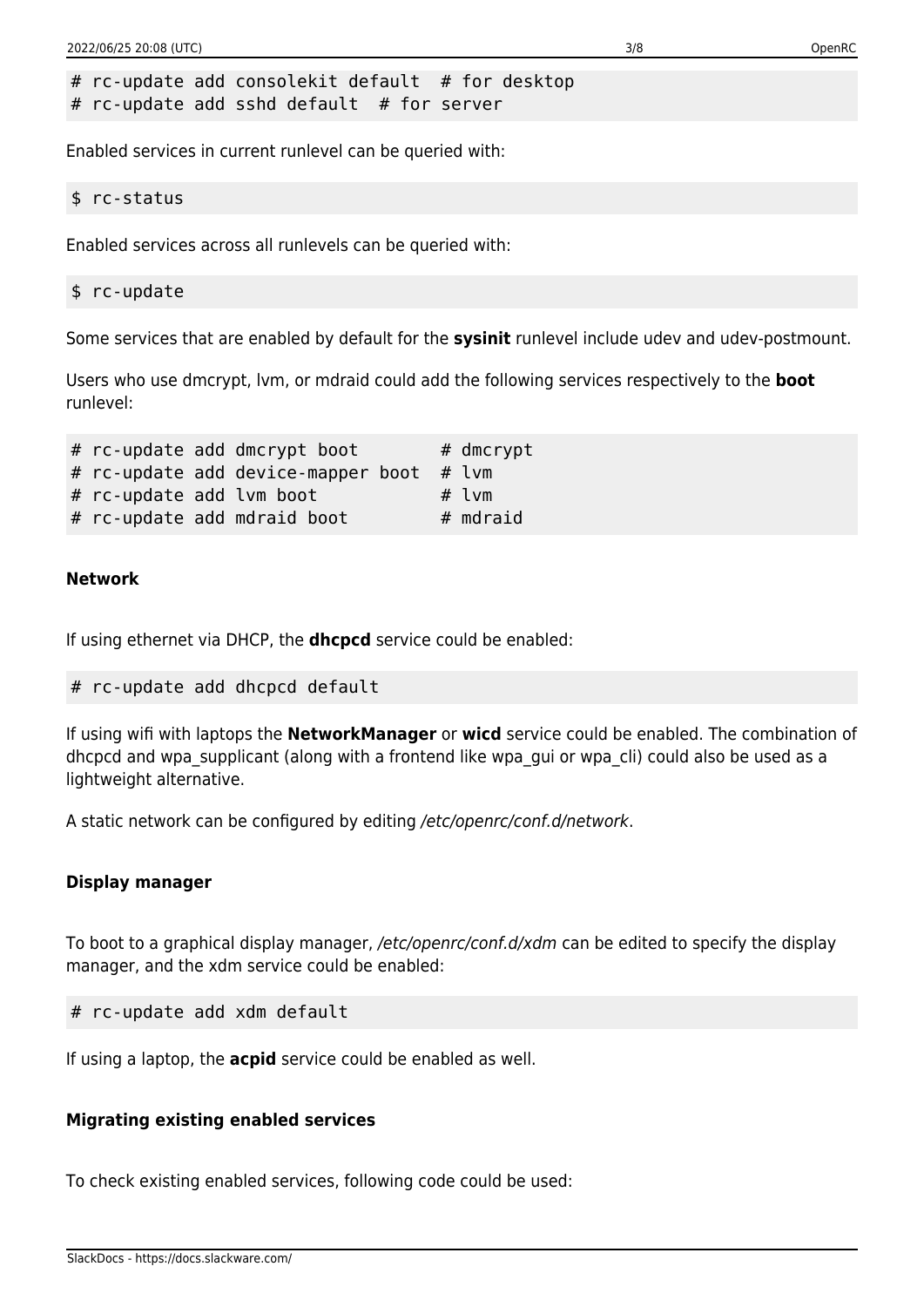```
for file in /etc/rc.d/*; do
   if [ -x "${file}" ]; then
     echo "enabled ${file}"
   fi
done
```
For these services corresponding OpenRC services could be enabled, for example:

```
# rc-update add acpid default
# rc-update add cgmanager default
# rc-update add gpm default
...
```
All services present can be queried via:

\$ rc-update -v

# **Configuration**

OpenRC services are present in the /etc/openrc/init.d folder, and corresponding configuration files are present in /etc/openrc/conf.d

Some common configuration files include:

```
/etc/openrc/conf.d/modules # modules to be loaded at boot
/etc/openrc/conf.d/hostname # hostname of the system
/etc/openrc/conf.d/keymaps # console keymap
```
### **Service management**

Services can be started/stopped/restarted as:

```
# rc-service <service> <action>
```
For example,

```
# rc-service sshd start
```
# **Shutdown/reboot**

To shutdown or reboot, one will need to use **openrc-shutdown**. To shutdown from a desktop environment using ConsoleKit2, check out this [PR](https://github.com/ConsoleKit2/ConsoleKit2/pull/113).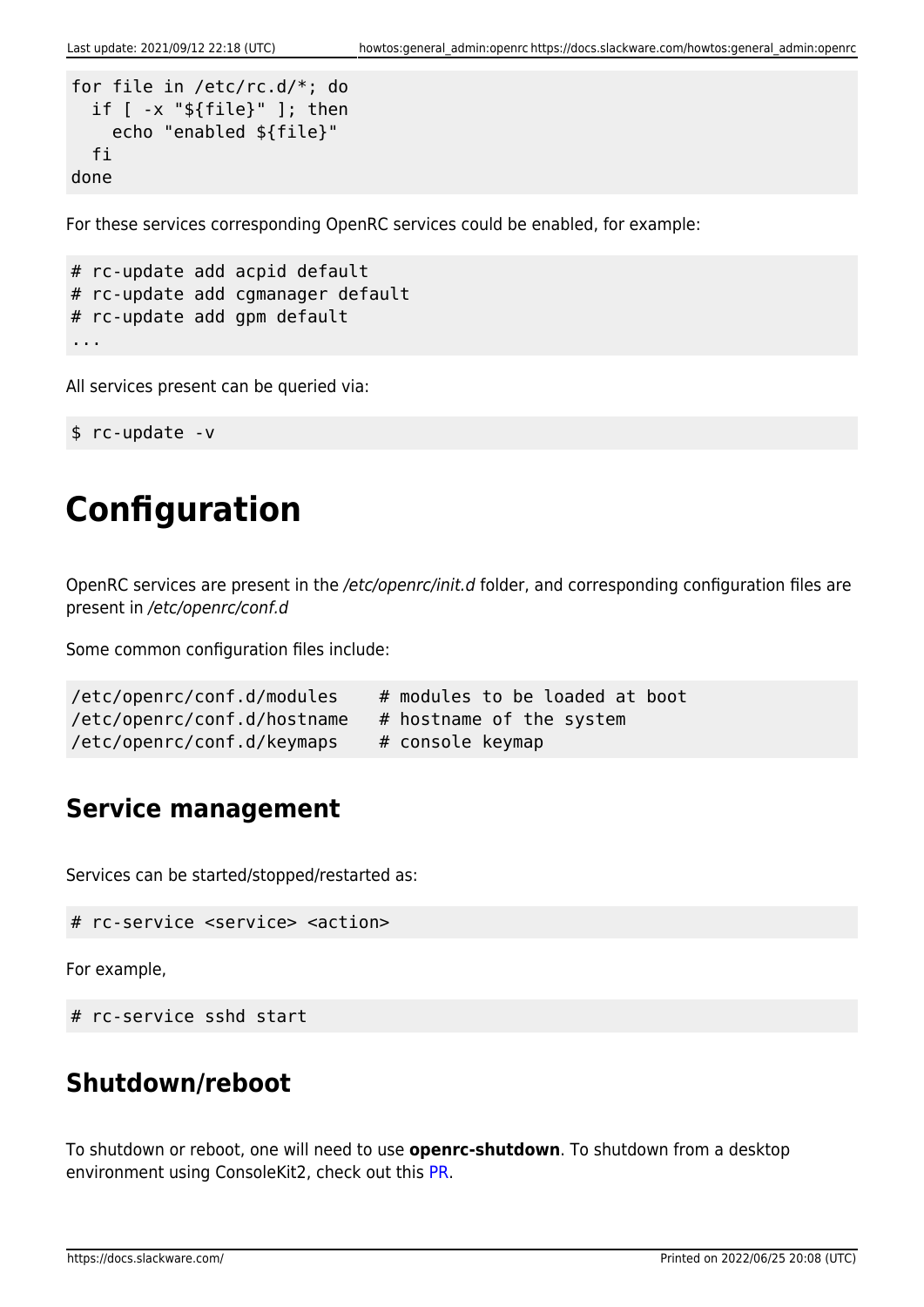#### **Note**

The **ck-system-stop** and **ck-system-restart** files in the [PR](https://github.com/ConsoleKit2/ConsoleKit2/pull/113) can be saved to /usr/local/sbin/poweroff and /usr/local/sbin/reboot respectively. This allows using the **poweroff** and **reboot** commands like before.

# **Troubleshooting**

At the moment only a subset of the included services have been tested, so some of them may not run correctly.

If some service does not work, try the system provided one in /etc/rc.d (if available).

### **mysqld**

Try adding the following lines to /etc/my.cnf

```
[mysqld]
user = mysql
basedir = /usrdatadir = /var/lib/mysglpid-file = /run/mysql/mysql.pid
socket = /var/run/mysql/mysql.sock
```
### **Dealing with crashed services**

Sometimes openrc reports a service's status as "crashed". The process may have died or its pid file disappeared/changed.

If one tries to start a crashed service, `rc-service` reports:

• WARNING: <service> has already been started

So one tries to stop it before starting again.

However in some situations, the service does not stop. This leads to a deadlock where one can neither stop the service nor start it. For such cases:

```
# rc-service <service> zap
* Manually resetting <service> to stopped state
```
**zap** resets the service state, allowing us to start it again.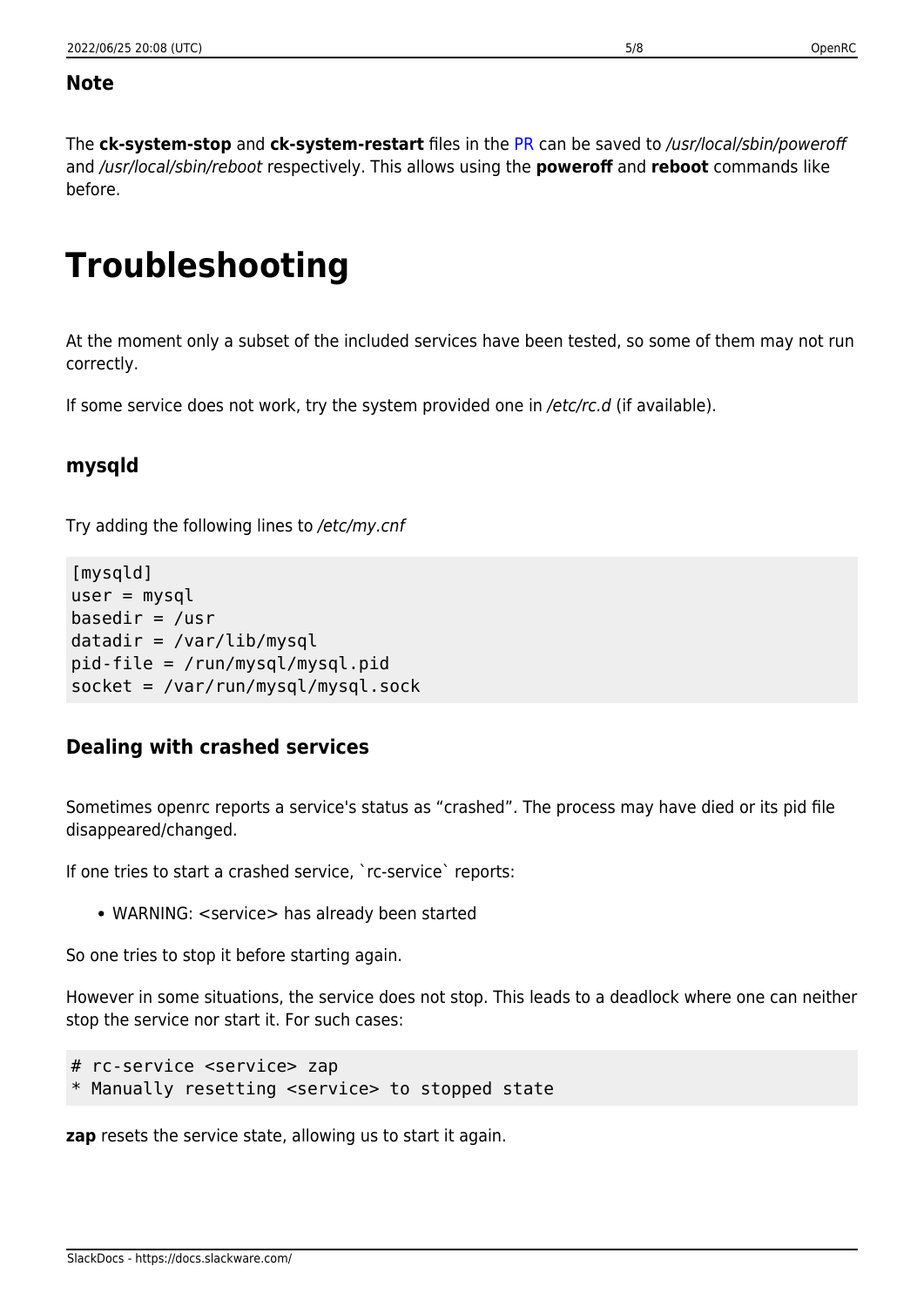### **openrc-init**

Since version **0.25**, openrc provides openrc-init which can be used to boot the system.

This allows switching between OpenRC and other init systems, for example sysvinit, just by changing boot parameters.

For more info, check out the [Gentoo wiki.](https://wiki.gentoo.org/wiki/OpenRC#openrc-init)

### **Migrating from /etc/init.d to /etc/openrc/init.d**

OpenRC 0.39+, as shipped via SBo, changes the service and configuration directory to /etc/openrc instead of /etc.

This is being done to maintain greater compatibility with a vanilla Slackware install.

Existing services will need to be migrated, details below on how it can be done.

#### **1. Install openrc-0.39.2 and openrc-services-20181107**

These packages ship the configuration and service files in /etc/openrc.

#### **2. Migrate existing services**

This involves 4 steps:

```
# migrate existing services
for service in /etc/init.d/*; do
   svcname=$(basename "$service")
   if [ ! -e "/etc/openrc/init.d/${svcname}" ]; then
     if [ -f "/etc/init.d/${svcname}" ] && grep -q openrc
"/etc/init.d/${svcname}"; then
       cp -v "/etc/init.d/${svcname}" "/etc/openrc/init.d/${svcname}"
     elif [ -L "/etc/init.d/${svcname}" ]; then
       # check if symlink is of a service
      service target=$(readlink -f "$service")
      service target name=$(basename "$service target")
      if [ $(dirname "$service target") = "/etc/init.d" ]; then
         ln -sv "/etc/openrc/init.d/${service_target_name}"
"/etc/openrc/init.d/${svcname}"
       fi
     fi
   fi
done
# enable existing services
```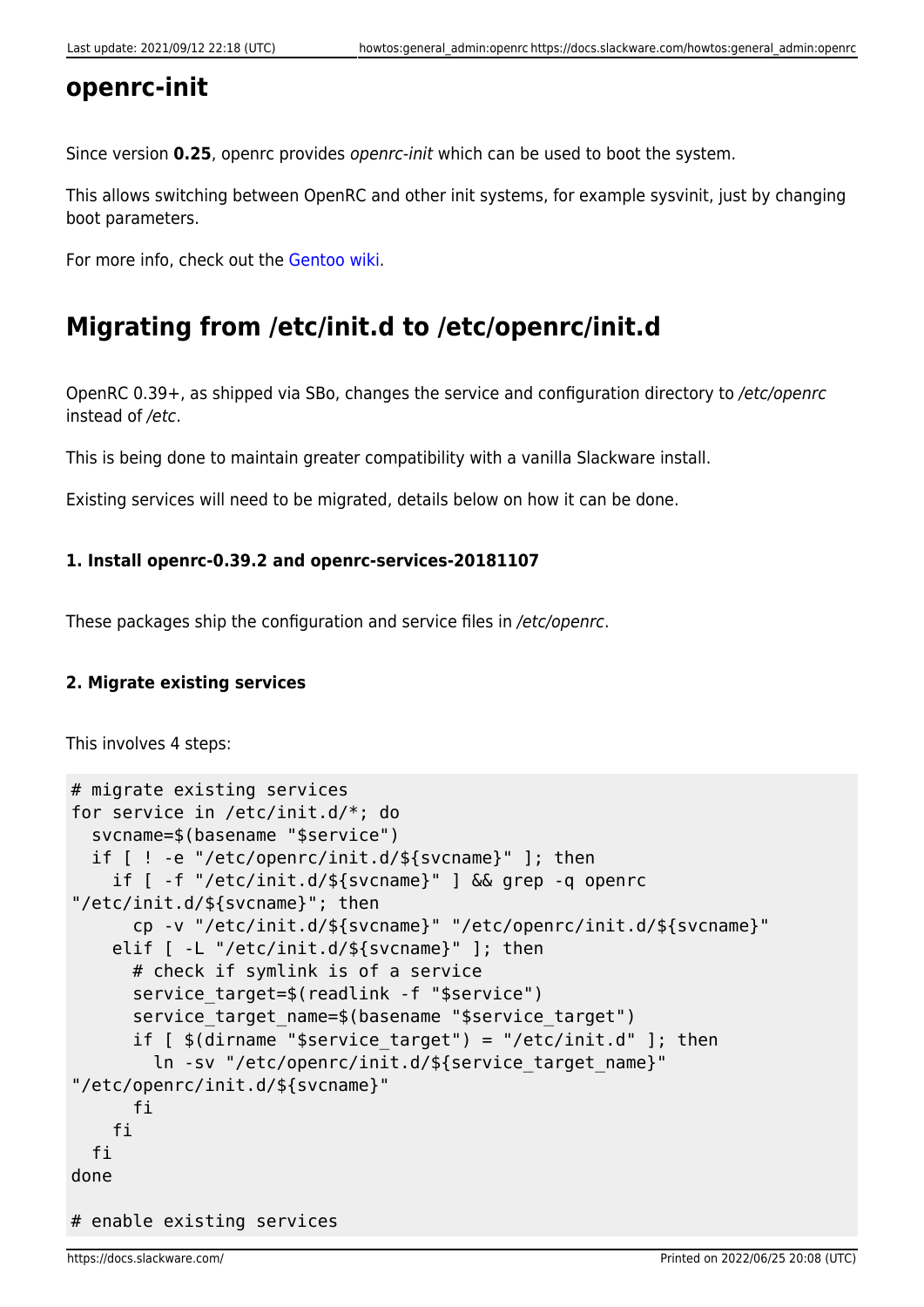```
for runlevel in /etc/runlevels/*; do
   for service in ${runlevel}/*; do
     svcname=$(basename "$service")
     rvlname=$(basename "$runlevel")
     if [ ! -e /etc/openrc/runlevels/${rvlname}/${svcname} ] && [ -e
/etc/openrc/init.d/${svcname} ]; then
       ln -sv /etc/openrc/init.d/${svcname}
/etc/openrc/runlevels/${rvlname}/${svcname}
     fi
   done
done
# check config changes
for file in /etc/conf.d/*; do
   filename=$(basename "$file")
   extension="${filename##*.}"
  if [ "$extension" = orig ] | | [ "$extension" == new ]; then
     continue # dont need to check extra
   fi
   if [ -e "/etc/conf.d/${filename}" ] && [ -e
"/etc/openrc/conf.d/${filename}" ]; then
     diff -Nupr "/etc/conf.d/${filename}" "/etc/openrc/conf.d/${filename}"
   fi
done
# main config file
diff -Nupr /etc/rc.conf /etc/openrc/rc.conf
# check local.d changes
for file in /etc/local.d/*; do
   filename=$(basename "$file")
   if [ ! -e "/etc/openrc/local.d/${filename}" ]; then
     cp -v "/etc/local.d/${filename}" "/etc/openrc/local.d/${filename}"
   elif [ -e "/etc/local.d/${filename}" ] && [ -e
"/etc/openrc/local.d/${filename}" ]; then
     # show changes
     diff -Nupr "/etc/local.d/${filename}" "/etc/openrc/local.d/${filename}"
   fi
done
```
Config changes found above can be updated by hand or copy pasted in new location.

#### **3. Check and reboot**

Verify if rc-status is showing all services (it may show them as stopped).

Reboot and check whether things are working expected, make changes as necessary.

The old files and folders can be renamed (or removed).

mv /etc/init.d /etc/init.d-openrc-bkp